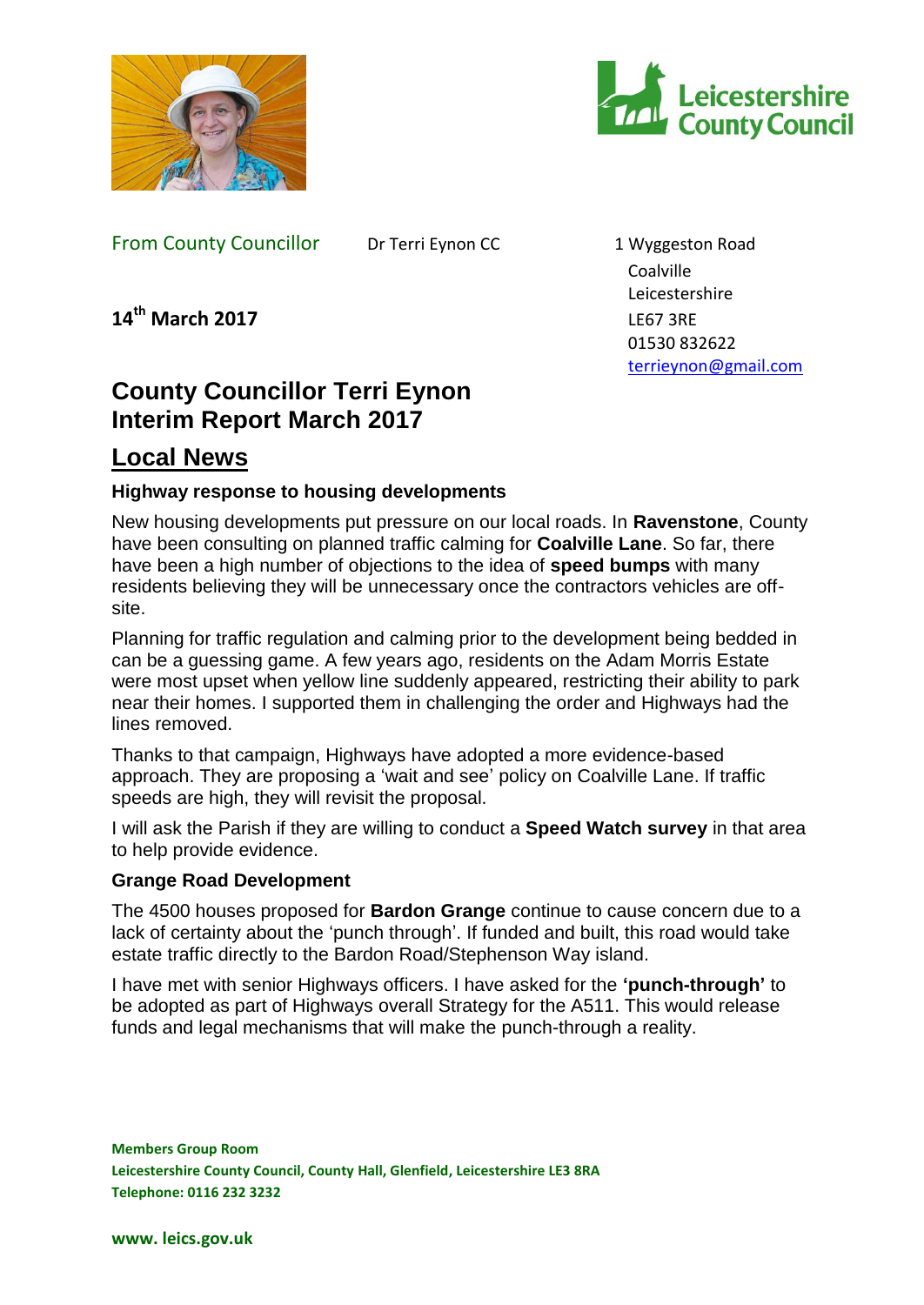



## **Committees I am serving on at County Hall**

#### **Health Overview and Scrutiny Committee**

The final Health Overview and Scrutiny Committee received Care Quality Commission reports on our two major clinical health providers.

Although not 'inadequate', both LPT and UHL were told they needed to make improvements. LPT does appear to have made improvements in the Bradgate Unit. Both are 'caring' but need to do more to be safe, effective and well-led.

The new Emergency Floor at the LRI opens at the end of April with Councillors visiting on the 18<sup>th</sup>. There is a dawning realisation that this welcome improvement in infrastructure is not going to solve the wider problems with flow of patients through the system.

Health Performance Updates continue to demonstrate the difficulties faced by our challenged health and social care economy. Our ambulance service, EMAS is failing many of its targets..

Healthwatch have produced a hard-hitting document describing the patient experience of the hospital discharge process. It is depressing to see so little progress on this issue

The Better Care Fund Refresh hides considerable disquiet about the future. There are budgetary pressures on the NHS and a risk that LCC's partners may pull back on funding for preventative services such as First Contact.

The fate of the Sustainability and Transformation Plan (STP) is likely to depend on how the Federations and Integrated Locality Teams develop.

With an exodus of older and newly qualified GPs from Leicestershire as well as difficulty recruiting care workers, the local health and social care economy may find it lacks the workforce, funding and IT infrastructure needed to make the STP work.

#### **Guardianship Panel**

There has been no requirement to meet.

#### **Local committees:**

**North West Leicestershire Highways Forum**.

There has been no requirement to meet

#### **Bardon Hill Quarry Liaison Committee**

There has been no requirement to meet

**Members Group Room Leicestershire County Council, County Hall, Glenfield, Leicestershire LE3 8RA Telephone: 0116 232 3232**